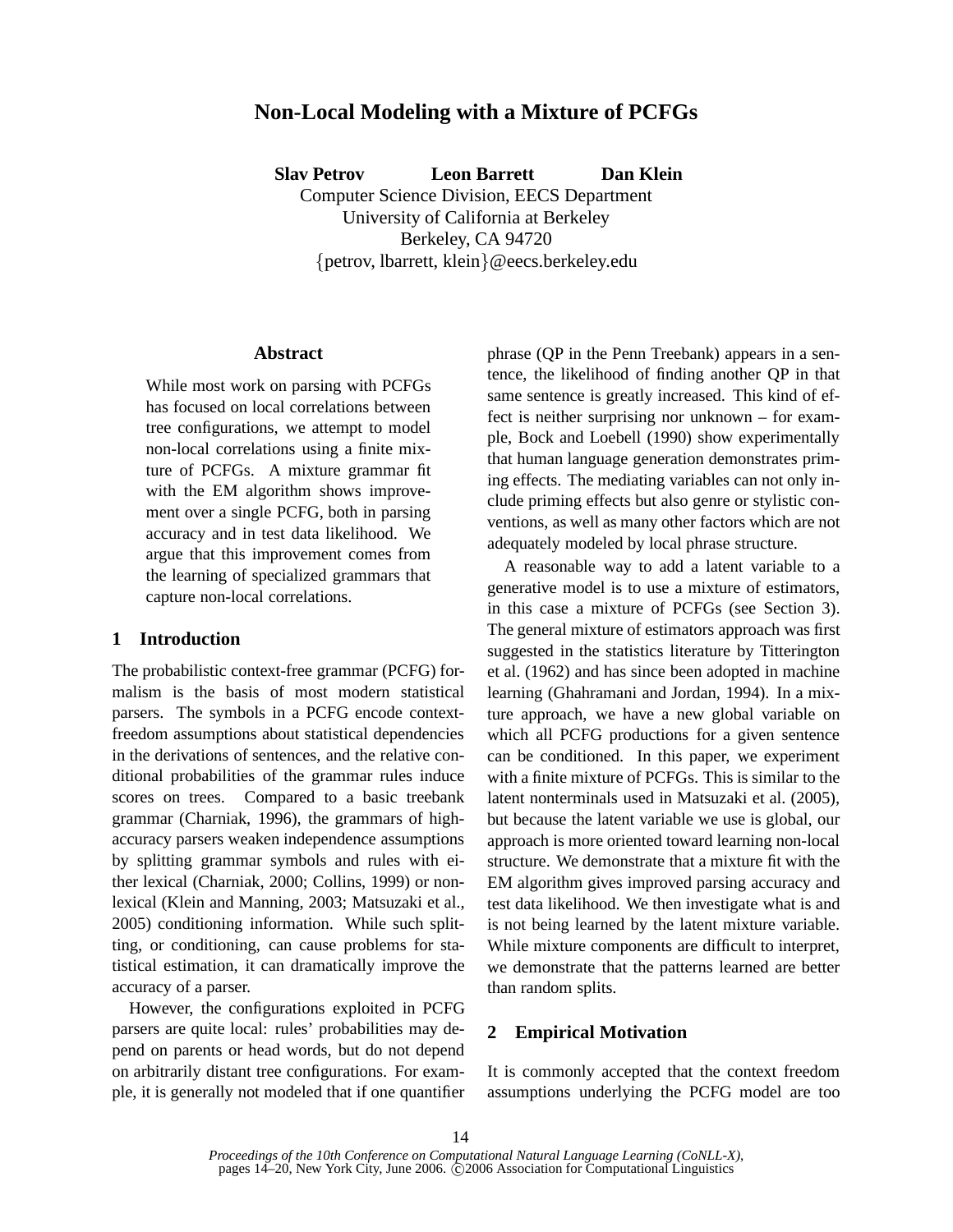|                           |           | VP               |      |                           | Rule                               | Score |
|---------------------------|-----------|------------------|------|---------------------------|------------------------------------|-------|
|                           |           |                  |      | $OP \rightarrow \# CD CD$ | 131.6                              |       |
| <b>VBD</b>                | <b>NP</b> | PP               | PP   |                           | $PRN \rightarrow -LRB - ADJP -RRB$ | 77.1  |
|                           |           |                  |      |                           | $VP \rightarrow VBD NP$ , PP PP    | 33.7  |
| <i>increased</i> CD NN TO |           | NP               | IN   | <b>NP</b>                 | $VP \rightarrow VBD NP NP PP$      | 28.4  |
|                           |           |                  |      |                           | $PRN \rightarrow -LRB - NP - RRB$  | 17.3  |
|                           | $11 \t%$  | ОP<br>to         | trom | ОP                        | $ADJP \rightarrow QP$              | 13.3  |
|                           |           |                  |      |                           | $PP \rightarrow IN NP ANDVP$       | 12.3  |
|                           |           | # CD             | CD.  | CD.<br># CD               | $NP \rightarrow NP PRN$            | 12.3  |
|                           |           |                  |      |                           | $VP \rightarrow VBN PP PP PP$      | 11.6  |
|                           |           | $\#$ 2.5 billion |      | $\#$ 2.25 billion         | $ADVP \rightarrow NP RBR$          | 10.1  |

Figure 1: Self-triggering:  $OP \rightarrow #CD$  CD. If one British financial occurs in the sentence, the probability of seeing a second one in the same sentence is highly inreased. There is also a similar, but weaker, correlation for the American financial (\$). On the right hand side we show the ten rules whose likelihoods are most increased in a sentence containing this rule.

strong and that weakening them results in better models of language (Johnson, 1998; Gildea, 2001; Klein and Manning, 2003). In particular, certain grammar productions often cooccur with other productions, which may be either near or distant in the parse tree. In general, there exist three types of correlations: (i) local (e.g. parent-child), (ii) non-local, and (iii) self correlations (which may be local or non-local).

In order to quantify the strength of a correlation, we use a likelihood ratio (LR). For two rules  $X \to \alpha$ and  $Y \rightarrow \beta$ , we compute

$$
LR(X \to \alpha, Y \to \beta) = \frac{P(\alpha, \beta | X, Y)}{P(\alpha | X, Y)P(\beta | X, Y)}
$$

This measures how much more often the rules occur together than they would in the case of independence. For rules that are correlated, this score will be high  $(\gg 1)$ ; if the rules are independent, it will be around 1, and if they are anti-correlated, it will be near 0.

Among the correlations present in the Penn Treebank, the local correlations are the strongest ones; they contribute 65% of the rule pairs with LR scores above 90 and 85% of those with scores over 200. Non-local and self correlations are in general common but weaker, with non-local correlations contributing approximately 85% of all correlations<sup>1</sup>. By adding a latent variable conditioning all productions, we aim to capture some of this interdependence between rules.

Correlations at short distances have been captured effectively in previous work (Johnson, 1998; Klein and Manning, 2003); vertical markovization (annotating nonterminals with their ancestor symbols) does this by simply producing a different distribution for each set of ancestors. This added context leads to substantial improvement in parsing accuracy. With local correlations already well captured, our main motivation for introducing a mixture of grammars is to capture long-range rule cooccurrences, something that to our knowledge has not been done successfully in the past.

As an example, the rule  $QP \rightarrow \# \text{CD } CD$ , representing a quantity of British currency, cooccurs with itself 132 times as often as if occurrences were independent. These cooccurrences appear in cases such as seen in Figure 1. Similarly, the rules  $VP \rightarrow VBD NP PP$ , S and  $VP \rightarrow VBG NP PP PP$  cooccur in the Penn Treebank 100 times as often as we would expect if they were independent. They appear in sentences of a very particular form, telling of an action and then giving detail about it; an example can be seen in Figure 2.

### **3 Mixtures of PCFGs**

In a probabilistic context-free grammar (PCFG), each rule  $X \rightarrow \alpha$  is associated with a conditional probability  $P(\alpha|X)$  (Manning and Schütze, 1999). Together, these rules induce a distribution over trees  $P(T)$ . A mixture of PCFGs enriches the basic model

<sup>&</sup>lt;sup>1</sup>Quantifying the amount of non-local correlation is problematic; most pairs of cooccuring rules are non-local and will, due to small sample effects, have LR ratios greater than 1 even if they were truly independent in the limit.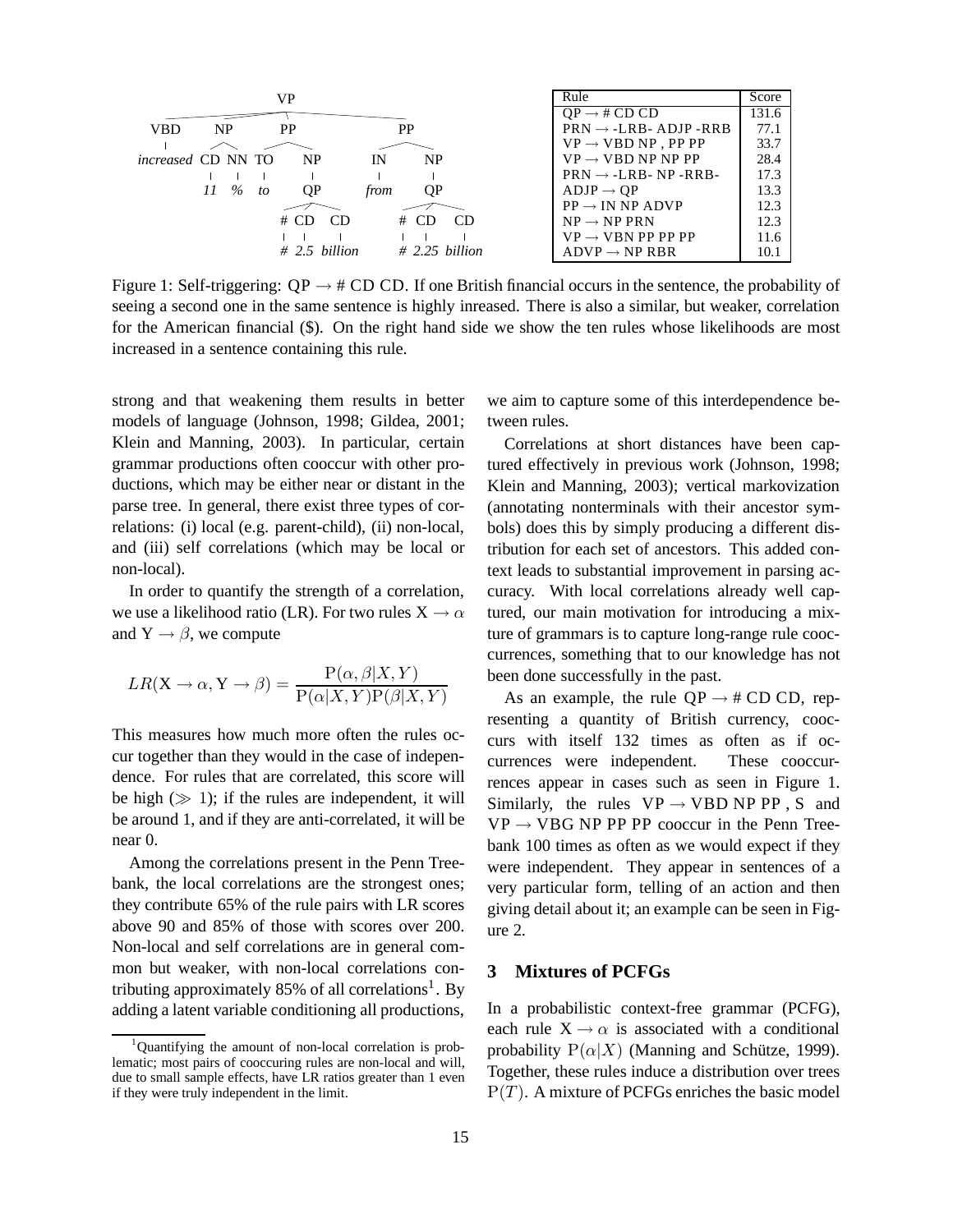

Figure 2: Tree fragments demonstrating coocurrences. (a) and (c) Repeated formulaic structure in one grammar: rules VP  $\rightarrow$  VBD NP PP, S and VP  $\rightarrow$  VBG NP PP PP and rules VP  $\rightarrow$  VBP RB ADJP and VP  $\rightarrow$  VBP ADVP PP. (b) Sibling effects, though not parallel structure, rules: NX  $\rightarrow$  NNS and  $NX \rightarrow NN NNS$ . (d) A special structure for footnotes has rules ROOT  $\rightarrow X$  and  $X \rightarrow SYM$  coocurring with high probability.

by allowing for multiple grammars,  $G_i$ , which we call *individual grammars*, as opposed to a single grammar. Without loss of generality, we can assume that the individual grammars share the same set of rules. Therefore, each original rule  $X \rightarrow \alpha$ is now associated with a vector of probabilities,  $P(\alpha|X, i)$ . If, in addition, the individual grammars are assigned prior probabilities  $P(i)$ , then the entire mixture induces a joint distribution over *derivations*  $P(T, i) = P(i)P(T|i)$  from which we recover a distribution over trees by summing over the grammar index i.

As a generative derivation process, we can think of this in two ways. First, we can imagine  $G$  to be a latent variable on which all productions are conditioned. This view emphasizes that any otherwise unmodeled variable or variables can be captured by the latent variable  $G$ . Second, we can imagine selecting an individual grammar  $G_i$  and then generating a sentence using that grammar. This view is associated with the expectation that there are multiple grammars for a language, perhaps representing different genres or styles. Formally, of course, the two views are the same.

### **3.1 Hierarchical Estimation**

So far, there is nothing in the formal mixture model to say that rule probabilities in one component have any relation to those in other components. However, we have a strong intuition that many rules, such as  $NP \rightarrow DT NN$ , will be common in all mixture components. Moreover, we would like to pool our data across components when appropriate to obtain more reliable estimators.

This can be accomplished with a hierarchical estimator for the rule probabilities. We introduce a *shared grammar*  $G_s$ . Associated to each rewrite is now a latent variable  $L = \{S, I\}$  which indicates whether the used rule was derived from the shared grammar  $G_s$  or one of the individual grammars  $G_i$ :

$$
P(\alpha|X, i) =
$$
  
 
$$
\lambda P(\alpha|X, i, \ell=1) + (1-\lambda)P(\alpha|X, i, \ell=s),
$$

where  $\lambda \equiv P(\ell = I)$  is the probability of choosing the individual grammar and can also be viewed as a mixing coefficient. Note that  $P(\alpha|X, i, \ell = s) = P(\alpha|X, \ell = s)$ , since the shared grammar is the same for all individual grammars. This kind of hierarchical estimation is analogous to that used in hierarchical mixtures of naive-Bayes for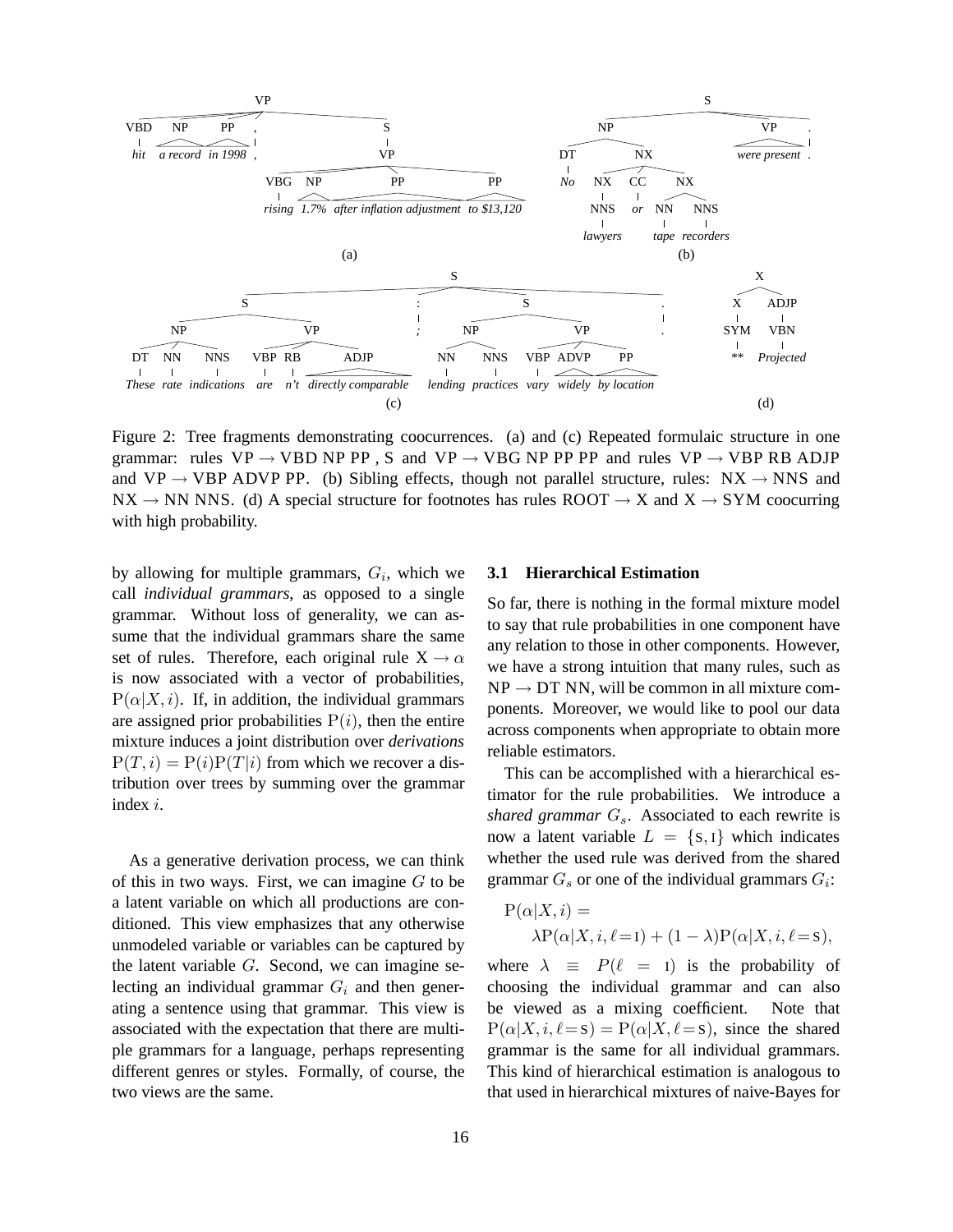text categorization (McCallum et al., 1998).

The hierarchical estimator is most easily described as a generative model. First, we choose a individual grammar  $G_i$ . Then, for each nonterminal, we select a level from the back-off hierarchy grammar: the individual grammar  $G_i$  with probability  $\lambda$ , and the shared grammar  $G_s$  with probability  $1 - \lambda$ . Finally, we select a rewrite from the chosen level. To emphasize: the derivation of a phrase-structure tree in a hierarchically-estimated mixture of PCFGs involves two kinds of hidden variables: the grammar  $G$  used for each sentence, and the level  $L$  used at each tree node. These hidden variables will impact both learning and inference in this model.

### **3.2 Inference: Parsing**

Parsing involves inference for a given sentence S. One would generally like to calculate the *most probable parse* – that is, the tree  $T$  which has the highest probability  $P(T|S) \propto \sum_i P(i)P(T|i)$ . However, this is difficult for mixture models. For a single grammar we have:

$$
P(T, i) = P(i) \prod_{X \to \alpha \in T} P(\alpha | X, i).
$$

This score decomposes into a product and it is simple to construct a dynamic programming algorithm to find the optimal  $T$  (Baker, 1979). However, for a mixture of grammars we need to sum over the individual grammars:

$$
\sum_{i} \mathcal{P}(T, i) = \sum_{i} \mathcal{P}(i) \prod_{X \to \alpha \in T} \mathcal{P}(\alpha | X, i).
$$

Because of the outer sum, this expression unfortunately does not decompose into a product over scores of subparts. In particular, a tree which maximizes the sum need not be a top tree for any single component.

As is true for many other grammar formalisms in which there is a derivation / parse distinction, an alternative to finding the most probable parse is to find the *most probable derivation* (Vijay-Shankar and Joshi, 1985; Bod, 1992; Steedman, 2000). Instead of finding the tree T which maximizes  $\sum_i P(T, i)$ , we find both the tree  $T$  and component  $i$  which maximize  $P(T, i)$ . The most probable derivation can be found by simply doing standard PCFG parsing once for each component, then comparing the resulting trees' likelihoods.

### **3.3 Learning: Training**

Training a mixture of PCFGs from a treebank is an incomplete data problem. We need to decide which individual grammar gave rise to a given observed tree. Moreover, we need to select a generation path (individual grammar or shared grammar) for each rule in the tree. To learn estimate parameters, we can use a standard Expectation-Maximization (EM) approach.

In the E-step, we compute the posterior distributions of the latent variables, which are in this case both the component  $G$  of each sentence and the hierarchy level L of each rewrite. Note that, unlike during parsing, there is no uncertainty over the actual rules used, so the E-step does not require summing over possible trees. Specifically, for the variable G we have

$$
P(i|T) = \frac{P(T,i)}{\sum_j P(T,j)}.
$$

For the hierarchy level  $L$  we can write

$$
P(\ell = I | X \to \alpha, i, T) =
$$

$$
\lambda P(\alpha | X, \ell = I)
$$

$$
\lambda P(\alpha | X, i, \ell = I) + (1 - \lambda)P(\alpha | X, \ell = S),
$$

where we slightly abuse notation since the rule  $X \rightarrow \alpha$  can occur multiple times in a tree T.

In the M-step, we find the maximum-likelihood model parameters given these posterior assignments; i.e., we find the best grammars given the way the training data's rules are distributed between individual and shared grammars. This is done exactly as in the standard single-grammar model using relative expected frequencies. The updates are shown in Figure 3.3, where  $\mathbf{T} = \{T_1, T_2, \dots\}$  is the training set.

We initialize the algorithm by setting the assignments from sentences to grammars to be uniform between all the individual grammars, with a small random perturbation to break symmetry.

# **4 Results**

We ran our experiments on the Wall Street Journal (WSJ) portion of the Penn Treebank using the standard setup: We trained on sections 2 to 21, and we used section 22 as a validation set for tuning model hyperparameters. Results are reported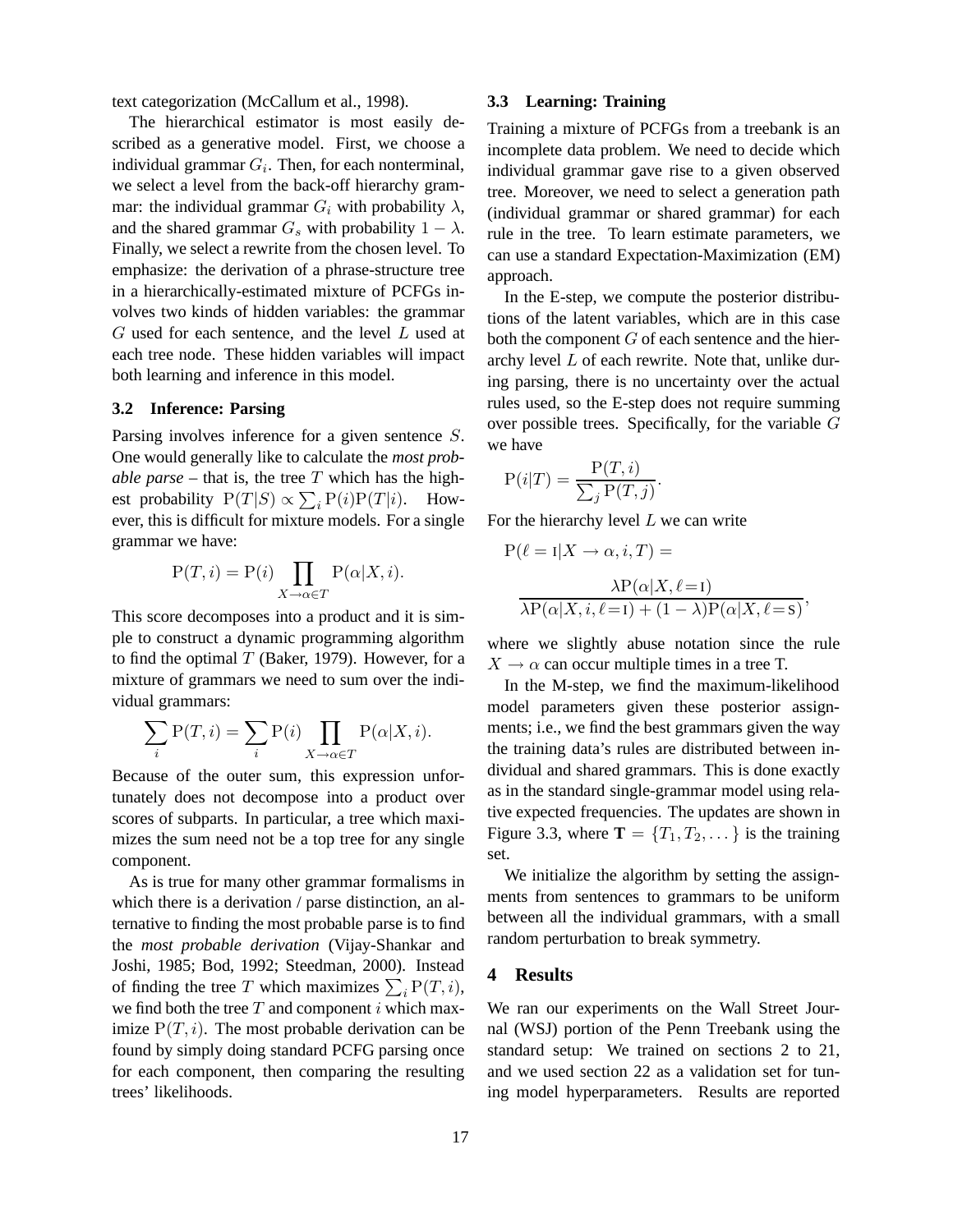$$
P(i) \leftarrow \frac{\sum_{T_k \in \mathbf{T}} P(i|T_k)}{\sum_i \sum_{T_k \in \mathbf{T}} P(i|T_k)} = \frac{\sum_{T_k \in \mathbf{T}} P(i|T_k)}{k}
$$
  
\n
$$
P(l=1) \leftarrow \frac{\sum_{T_k \in \mathbf{T}} \sum_{X \to \alpha \in T_k} P(\ell=1|X \to \alpha)}{\sum_{T_k \in \mathbf{T}} |T_k|}
$$
  
\n
$$
P(\alpha|X, i, \ell=1) \leftarrow \frac{\sum_{T_k \in \mathbf{T}} \sum_{X \to \alpha \in T_k} P(i|T_k) P(\ell=1|T_k, i, X \to \alpha)}{\sum_{\alpha'} \sum_{T_k \in \mathbf{T}} \sum_{X \to \alpha' \in T_k} P(i|T_k) P(\ell=1|T_k, i, X \to \alpha')}
$$

Figure 3: Parameter updates. The shared grammar's parameters are re-estimated in the same manner.

on all sentences of 40 words or less from section 23. We use a markovized grammar which was annotated with parent and sibling information as a baseline (see Section 4.2). Unsmoothed maximumlikelihood estimates were used for rule probabilities as in Charniak (1996). For the tagging probabilities, we used maximum-likelihood estimates for  $P(tag|word)$ . Add-one smoothing was applied to unknown and rare (seen ten times or less during training) words before inverting those estimates to give  $P(word|tag)$ . Parsing was done with a simple Java implementation of an agenda-based chart parser.

#### **4.1 Parsing Accuracy**

The EM algorithm is guaranteed to continuously increase the likelihood on the training set until convergence to a local maximum. However, the likelihood on unseen data will start decreasing after a number of iterations, due to overfitting. This is demonstrated in Figure 4. We use the likelihood on the validation set to stop training before overfitting occurs.

In order to evaluate the performance of our model, we trained mixture grammars with various numbers of components. For each configuration, we used EM to obtain twelve estimates, each time with a different random initialization. We show the  $F_1$ -score for the model with highest log-likelihood on the validation set in Figure 4. The results show that a mixture of grammars outperforms a standard, single grammar PCFG parser.<sup>2</sup>

## **4.2 Capturing Rule Correlations**

As described in Section 2, we hope that the mixture model will capture long-range correlations in the data. Since local correlations can be captured by adding parent annotation, we combine our mixture model with a grammar in which node probabilities depend on the parent (the last vertical ancestor) and the closest sibling (the last horizontal ancestor). Klein and Manning (2003) refer to this grammar as a markovized grammar of vertical order = 2 and horizontal order  $= 1$ . Because many local correlations are captured by the markovized grammar, there is a greater hope that observed improvements stem from non-local correlations.

In fact, we find that the mixture does capture non-local correlations. We measure the degree to which a grammar captures correlations by calculating the total squared error between LR scores of the grammar and corpus, weighted by the probability of seeing nonterminals. This is 39422 for a single PCFG, but drops to 37125 for a mixture with five individual grammars, indicating that the mixture model better captures the correlations present in the corpus. As a concrete example, in the Penn Treebank, we often see the rules  $FRAG \rightarrow ADJP$ and PRN  $\rightarrow$ , SBAR, cooccurring; their LR is 134. When we learn a single markovized PCFG from the treebank, that grammar gives a likelihood ratio of only 61. However, when we train with a hierarchical model composed of a shared grammar and four individual grammars, we find that the grammar likelihood ratio for these rules goes up to 126, which is very similar to that of the empirical ratio.

#### **4.3 Genre**

The mixture of grammars model can equivalently be viewed as capturing either non-local correlations or variations in grammar. The latter view suggests that the model might benefit when the syntactic structure

 $2$ This effect is statistically significant.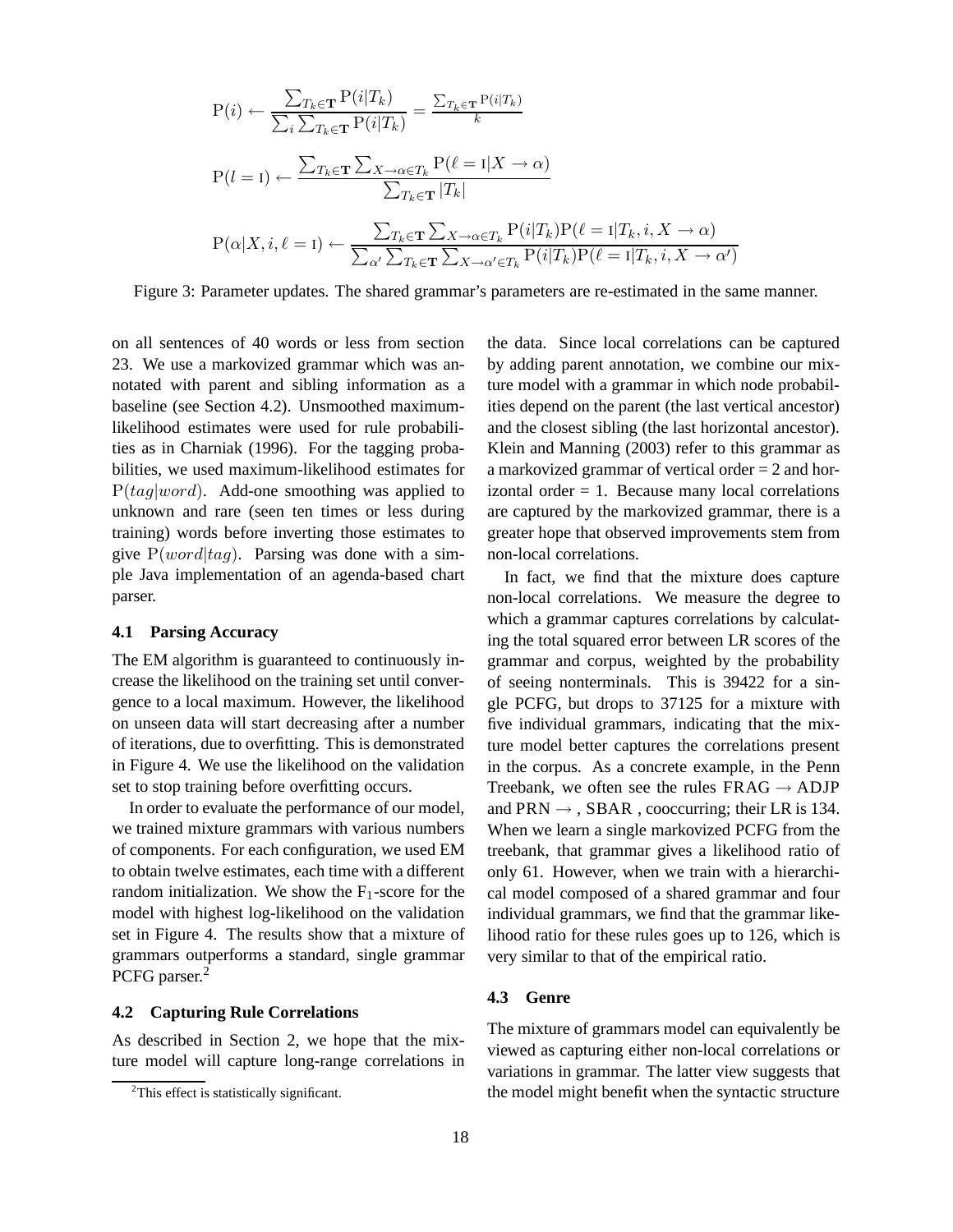

Figure 4: (a) Log likelihood of training, validation, and test data during training (transformed to fit on the same plot). Note that when overfitting occurs the likelihood on the validation and test data starts decreasing (after 13 iterations). (b) The accuracy of the mixture of grammars model with  $\lambda = 0.4$  versus the number of grammars. Note the improvement over a 1-grammar PCFG model.

varies significantly, as between different genres. We tested this with the Brown corpus, of which we used 8 different genres (*f*, *g*, *k*, *l*, *m*, *n*, *p*, and *r*). We follow Gildea (2001) in using the ninth and tenth sentences of every block of ten as validation and test data, respectively, because a contiguous test section might not be representative due to the genre variation.

To test the effects of genre variation, we evaluated various training schemes on the Brown corpus. The single grammar baseline for this corpus gives  $F_1 = 79.75$ , with log likelihood (LL) on the testing data=-242561. The first test, then, was to estimate each individual grammar from only one genre. We did this by assigning sentences to individual grammars by genre, without using any EM training. This increases the data likelihood, though it reduces the  $F_1$  score ( $F_1 = 79.48$ , LL=-242332). The increase in likelihood indicates that there *are* genre-specific features that our model can represent. (The lack of  $F_1$  improvement may be attributed to the increased difficulty of estimating rule probabilities after dividing the already scant data available in the Brown corpus. This small quantity of data makes overfitting almost certain.)

However, local minima and lack of data cause difficulty in learning genre-specific features. If we start with sentences assigned by genre as before, but then train with EM, both  $F_1$  and test data log likelihood drop (F<sub>1</sub> = 79.37, LL=-242100). When we use EM with a random initialization, so that sentences are not assigned directly to grammars, the scores go down even further  $(F_1 = 79.16, LL = -242459)$ . This indicates that the model can capture variation between genres, but that maximum training data likelihood does not necessarily give maximum accuracy. Presumably, with more genre-specific data available, learning would generalize better. So, genrespecific grammar variation is real, but it is difficult to capture via EM.

#### **4.4 Smoothing Effects**

While the mixture of grammars captures rule correlations, it may also enhance performance via smoothing effects. Splitting the data randomly could produce a smoothed shared grammar,  $G_s$ , that is a kind of held-out estimate which could be superior to the unsmoothed ML estimates for the singlecomponent grammar.

We tested the degree of generalization by evaluating the shared grammar alone and also a mixture of the shared grammar with the known single grammar. Those shared grammars were extracted after training the mixture model with four individual grammars. We found that both the shared grammar alone  $(F_1=79.13, L=L=333278)$  and the shared grammar mixed with the single grammar  $(F<sub>1</sub>=79.36, LL=-331546)$  perform worse than a sin